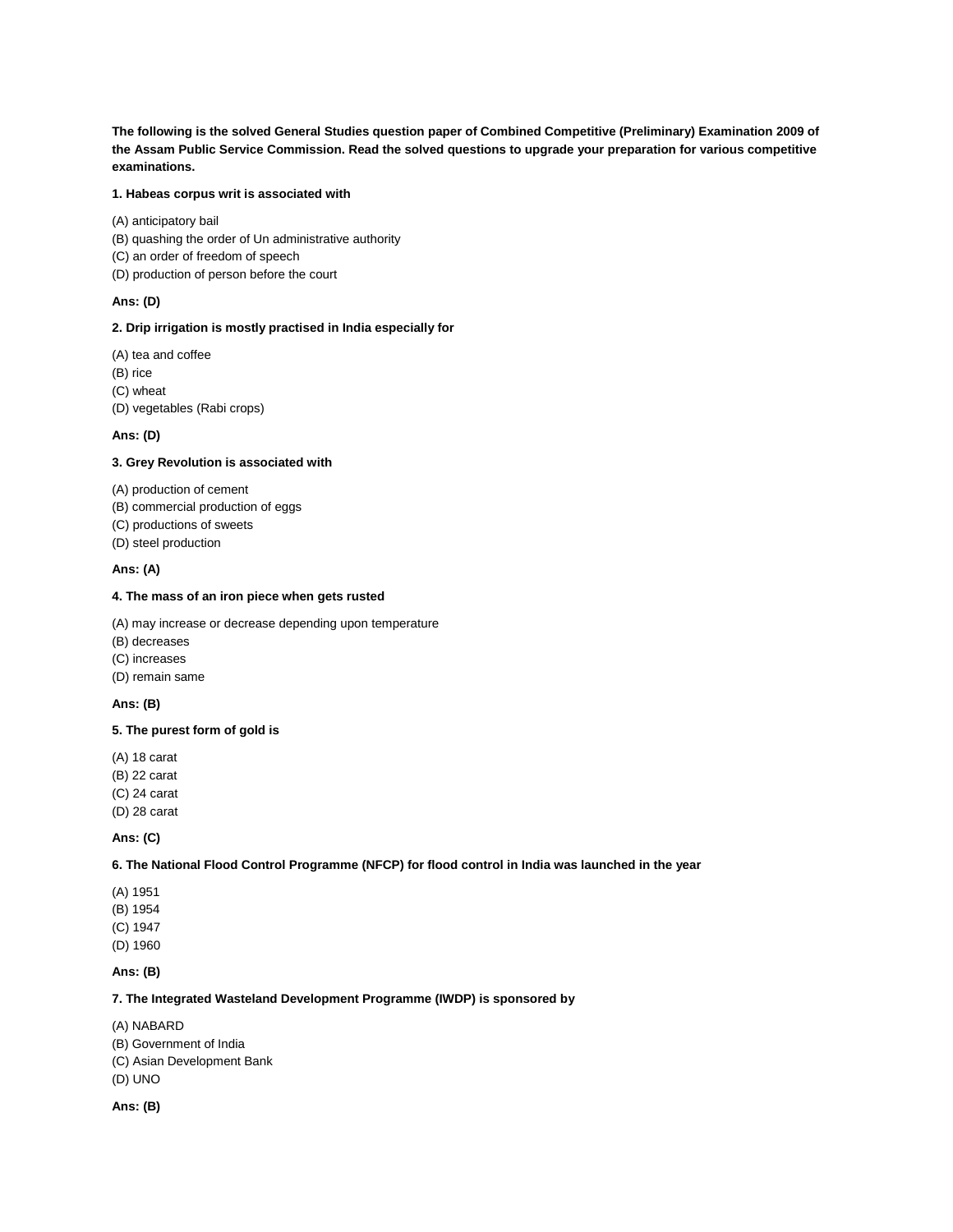#### **8. In which Indian State is the hill station Kodaikanal situated?**

- (A) Andhra Pradesh
- (B) Uttar Pradesh
- (C) Tamil Nadu
- (D) Rajasthan

# **Ans: (C)**

# **9. Which is the longest river in Asia?**

- (A) River Surama
- (B) River Ob
- (C) River Ganga
- (D) River Brahmaputra

#### **Ans: (B)**

### **10. What is the percentage of oxygen in the earth's crust?**

- (A) 92
- (B) 50

(C) 61

(D) 45

### **Ans: (D)**

#### **11. Name the country which is known as the 'Land of Morning Calm'.**

- (A) Japan
- (B) Korea
- (C) Indonesia
- (D) Canada

# **Ans: (B)**

# **12. What is the precise time taken by the earth for one rotation?**

(A) 24 hr (B) 24 hr 30 min (C) 23 hr 56 min 4.09 sec (D) 24 hr 5 min 5.02 sec

### **Ans: (C)**

### **13. The total area of Assam is**

(A) 80645 km2 (B) 78438 km2 (C) 79012 km2 (D) 77901 km2

## **Ans: (B)**

#### **14. The largest continent in the world is**

(A) Europe (B) North America (C) Asia (D) Africa

### **Ans: (C)**

# **15. Assam State enjoys**

(A) tropical climate (B) hot climate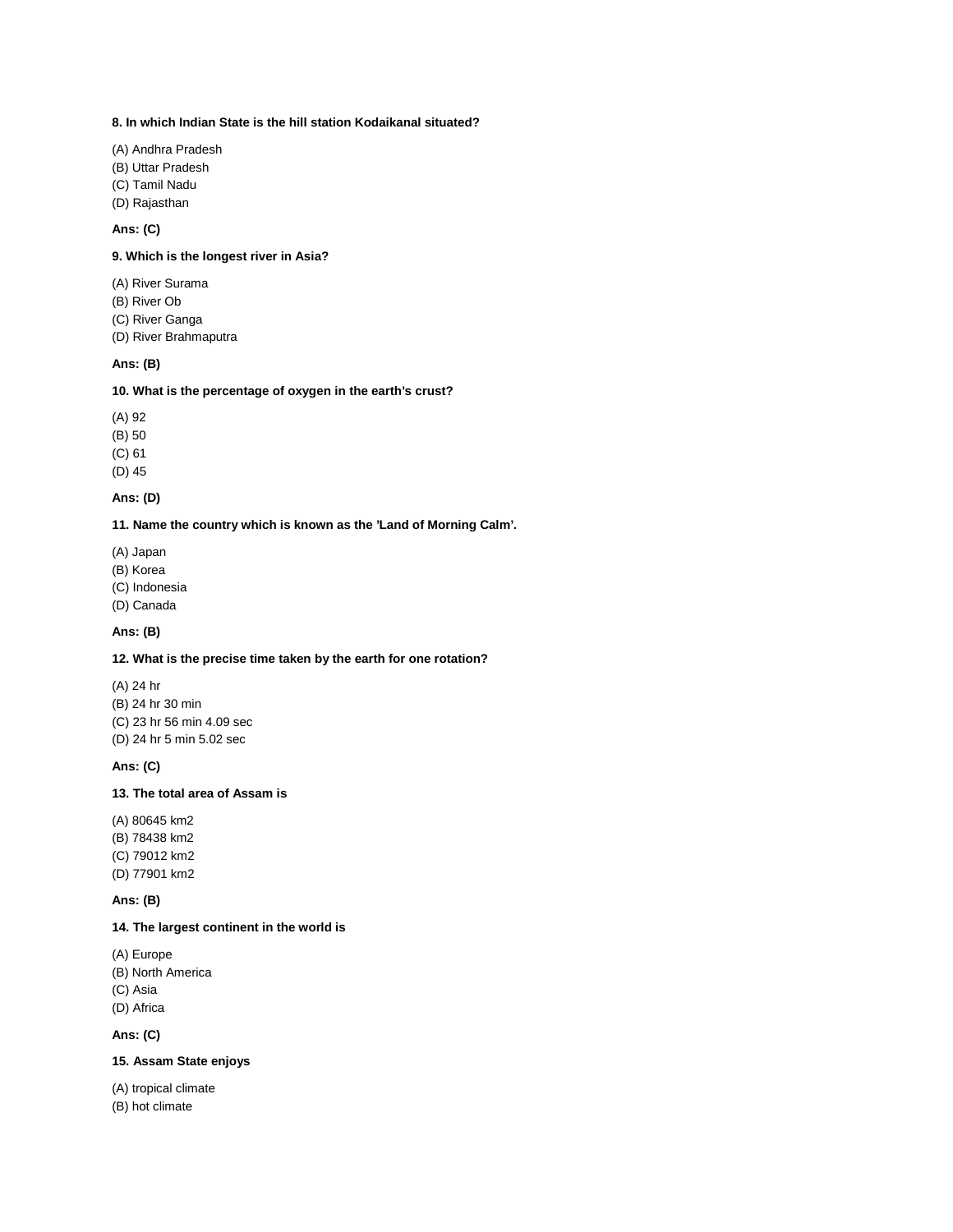(C) warm climate (D) cold climate

#### **Ans: (A)**

### **16. Terai zone is situated at Assam's**

- (A) North zone
- (B) East zone
- (C) South zone
- (D) West zone

### **Ans: (B)**

#### **17. The National Park of Assam where the rare white-winged duck (Deohanh) is found is**

- (A) Nameri
- (B) Dibru Saikhowa
- (C) Manas
- (D) Orang

## **Ans: (A)**

# **18. What is the name of the new island emrging out of the Bay of Bengal?**

- (A) Sonali
- (B) Dhan Khuli
- (C) Purbasa
- (D) Uttara

### **Ans: (C)**

#### **19. Which of the following is related to international trade?**

- (A) EXIM
- (B) IIP
- (C) FPO
- (D) TQM

## **Ans: (A)**

#### **20. Of the total geographical area of Assam the total area under forest is**

- (A) 33 p.c (B) 22 p.c (C) 28 p.c
- (D) 19 p.c

# **Ans: (B)**

# **21. World's largest producer of gold is**

- (A) Saudi Arabia
- (B) USA
- (C) South Africa
- (D) Canada

# **Ans:**

# **22. When was Mizoram converted into a Union Territory?**

- (A) 1969
- (B) 1972
- (C) 1949
- (D) 1951
- **Ans: (B)**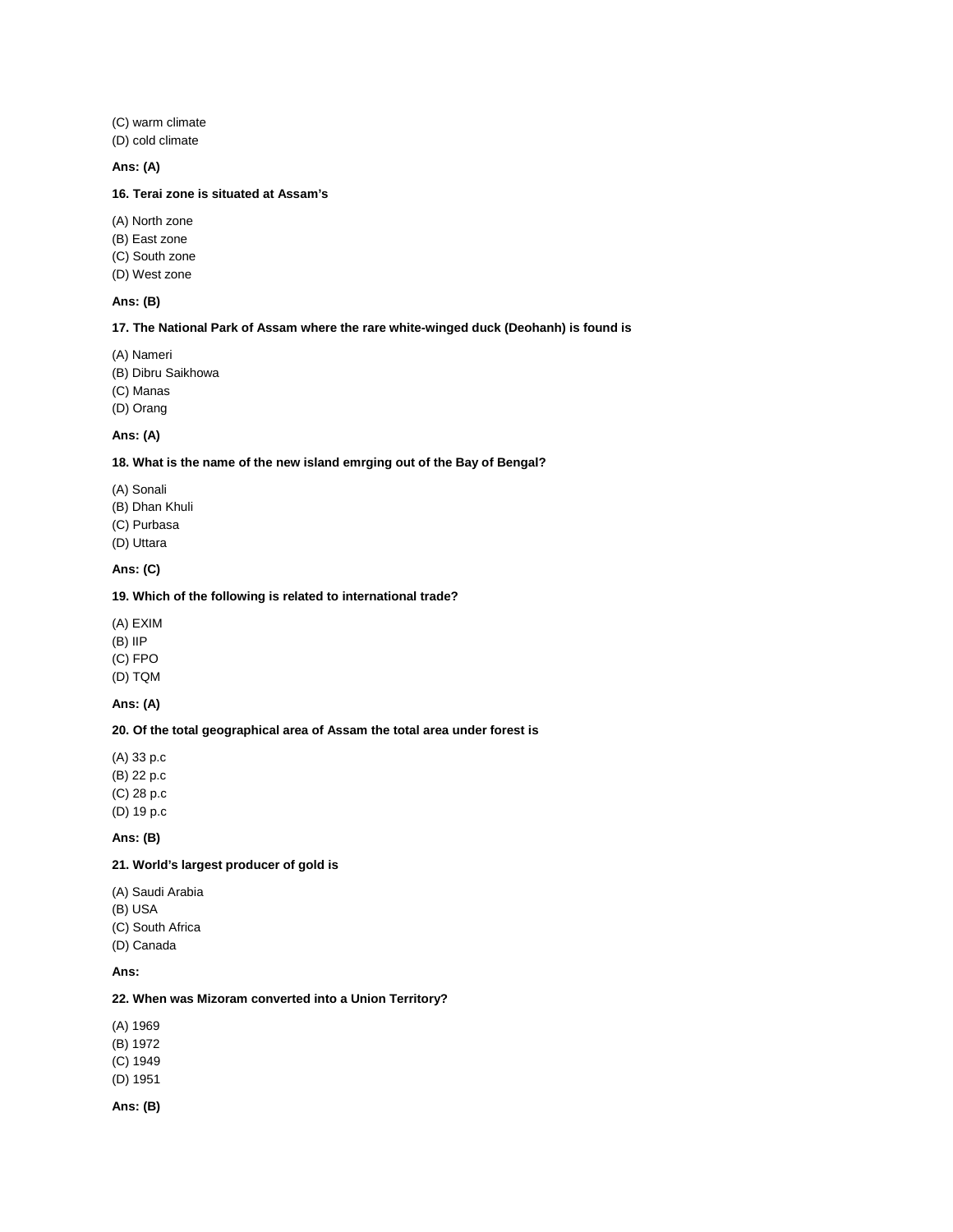#### **23. Which is the world's longest railway line?**

- (A) Trans-Siberian line
- (B) Texas Railway line
- (C) Trans-Austin line
- (D) Trans-American line

# **Ans: (A)**

### **24. For a healthy adult Indian, the Body Mass Index (BMI) Should be in the range of**

(A) 11.51 - 18 (B) 18.5 - 24.9 (C) 25-30 (D) None of the Above

#### **Ans: (B)**

### **25. Black hole is an object to be found**

(A) at the bottom of oceans (B) in the sky (C) inside a current –carrying conductor (D) None of the above

#### **Ans: (A)**

#### **26. Minimum velocity required by a body to escape earth's gravitation (escape velocity) is**

(A) 9.5 km/s (B) 11.2 km/s (C) 13 km/s (D) 24.25 km/s

### **Ans: (B)**

### **27. Which one of the following is not an operating system of computers?**

(A) Sun 05 (B) BSD (C) GNEXT/Linux (D) Windows NT

#### **Ans: (A)**

### **28. Which is the largest moon in the solar system?**

- (A) Ganymede
- (B) Titan
- (C) Lo
- (D) Callisto

## **Ans: (A)**

#### **29. Pacemaker is implanted in heart when one of the following is defective**

- (A) SA node (B) AV node (C) Purkinje fibre
- (D) Bundle of His

## **Ans: (A)**

### **30. When a person is undergoing prolonged fasting, his/her urine will contain abnormal quantity of**

(A) fat

(B) ketone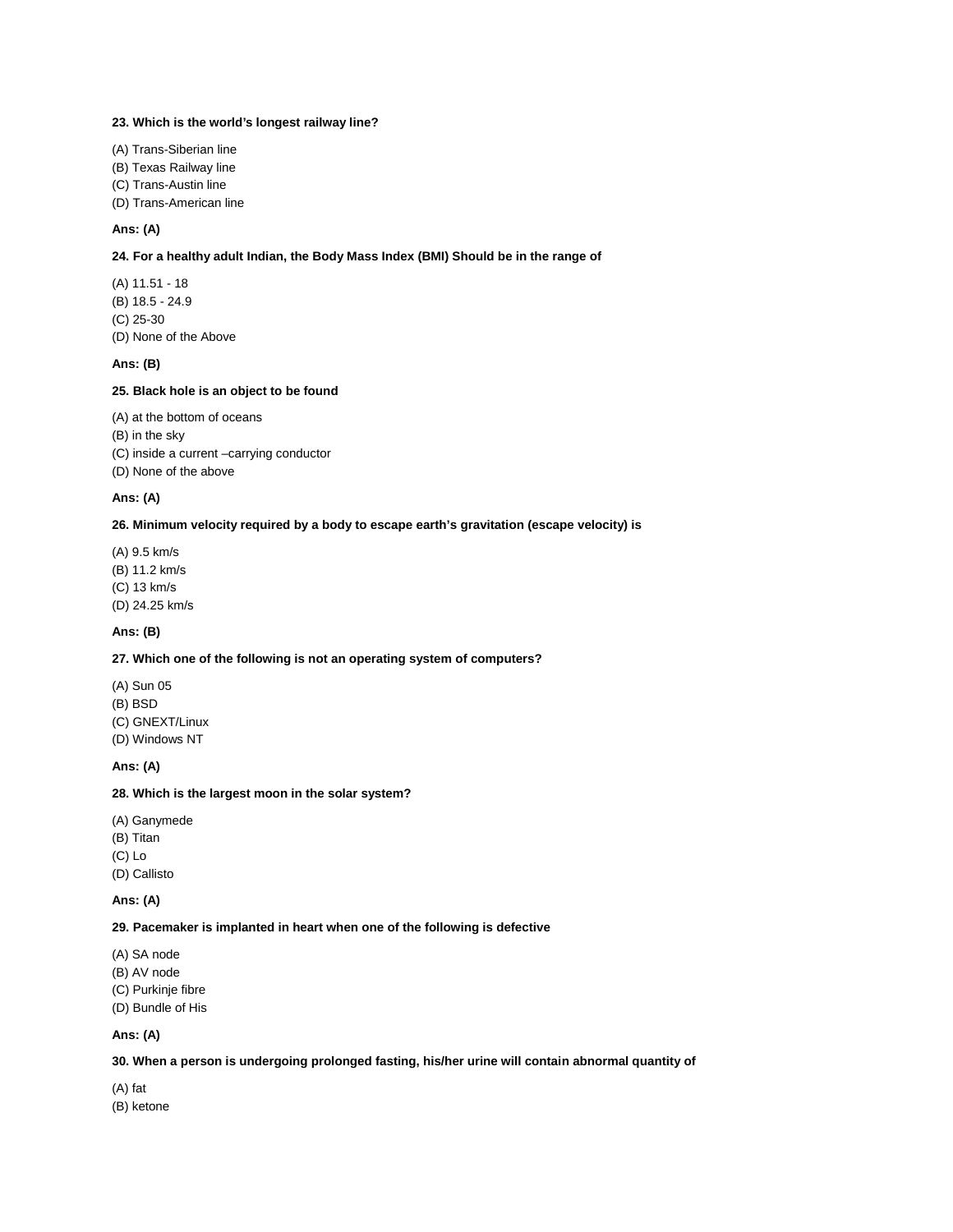(C) amino acid

(D) glucose

### **Ans: (B)**

### **31. Science of improving human race is**

- (A) eugenics
- (B) epigenesis
- (C) epistasis
- (D) euthenics

# **Ans: (A)**

### **32. A photon will have less energy, if its**

(A) amplitude is higher

(B) frequency is higher

(C) wavelength is longer

(D) wavelength is shorter

# **Ans: (C)**

# **33. Liquefied petroleum gas (LPG) is mainly a mixture of**

- (A) propane and butane
- (B) butane and isobutane
- (C) propane and isobutane
- (D) propane and tetralin

### **Ans: (A)**

## **34. One of the elements of direct democracy is**

- (A) refrendum
- (B) equality
- (C) free and fair election
- (D) universal adult franchise

# **Ans: (A)**

#### **35. 'Purna Swaraj' resolution of the Congress was adopted on**

(A) 26th January, 1930 (B) 26th January, 1931 (C) 26th January, 1929 (D) 26th January, 1932

### **Ans: (A)**

### **36. Article 80 of the Indian Constitution deals with the formation of the**

- (A) Rajya Sabha
- (B) Lok Sabha
- (C) Legislative Council
- (D) District Council

## **Ans: (A)**

### **37. The Fundamental Duties were incorporated into the Constitution of India on the basis of the recommendation of**

- (A) S.V. Singh Committee
- (B) Swaran Singh Committee
- (C) C. Hanumantha Rao Committee
- (D) None of the above

## **Ans: (B)**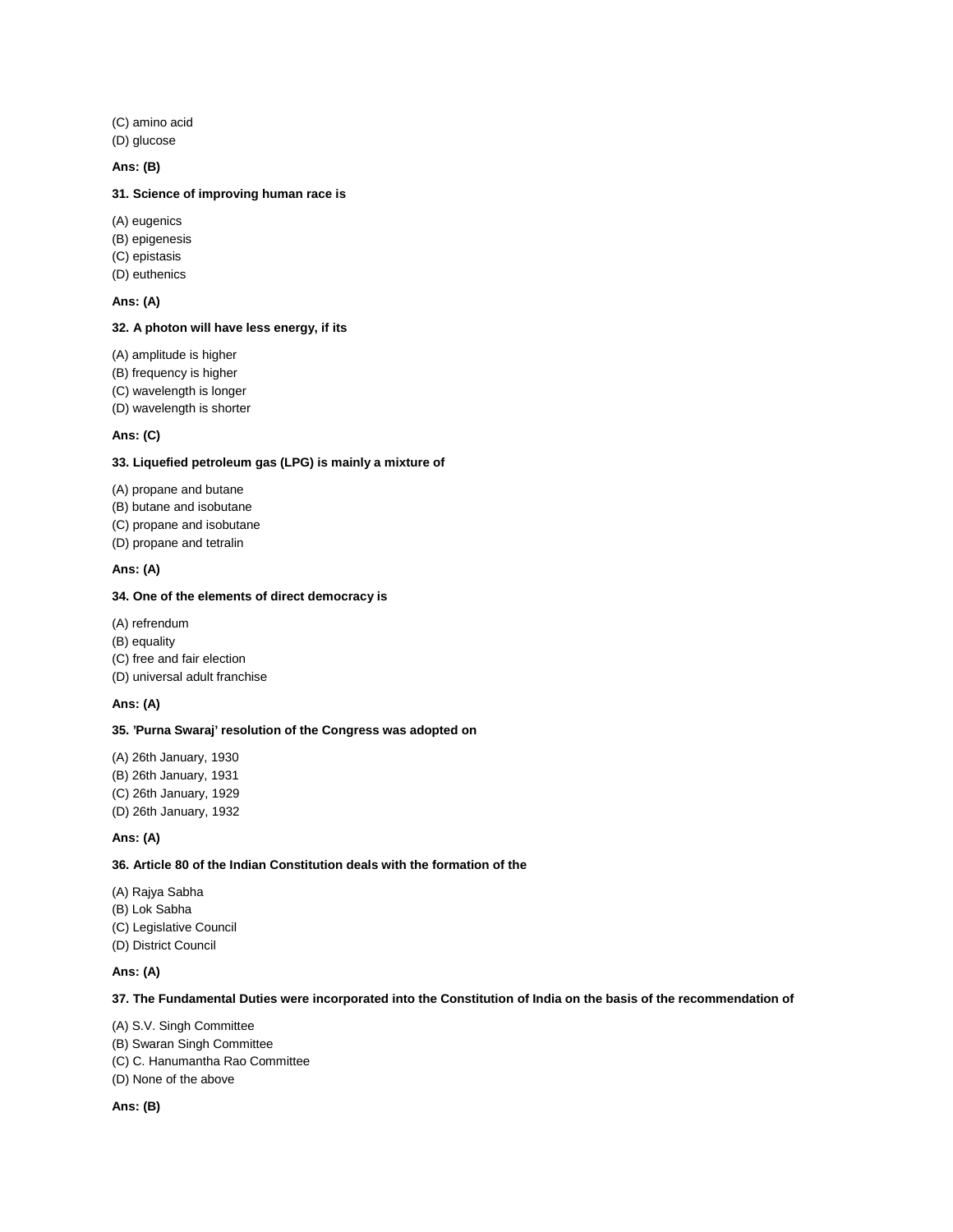#### **38. In the formal sense, Panchayati Raj was established in Assam in the year**

- (A) 1961
- (B) 1962
- (C) 1963
- (D) 1964

### **Ans:**

### **39. The Planning Commission in India was established by**

(A) an act of the Parliament

- (B) the Constitution of India
- (C) resolution of the Central Government
- (D) presidential order

#### **Ans: (C)**

### **40. Which of the following methods is not provided by the Citizenship Act, 1955 to acquire Indian citizenship?**

- (A) By birth
- (B) By descent
- (C) By registration
- (D) By exercising right to vote

#### **Ans: (D)**

#### **41. Which of the following types of budgeting is followed in India?**

- (A) Plural budgeting
- (B) Cash budgeting
- (C) performance budgeting
- (D) Surplus budgeting

## **Ans: (C)**

## **42. Which of the following Articles of the Constitution of India is related to the independence of the Union Public Service Commission?**

(A) Article 323 (B) Article 324 (C) Article 325 (D) Article 326

#### **Ans: (A)**

### **43. Which of the following Schedules to the Constitution of India relates to languages?**

- (A) 7th Schedule
- (B) 8th Schedule
- (C) 9th Schedule
- (D) 10th Schedule

**Ans: (B)**

## **44. The French philosopher Rousseau belonged to the**

- (A) eighteenth century
- (B) sixteenth century
- (C) fifteenth century
- (D) seventeenth century

### **Ans: (A)**

**45. Which of the following can initiate the process of impeachment of the President of India?**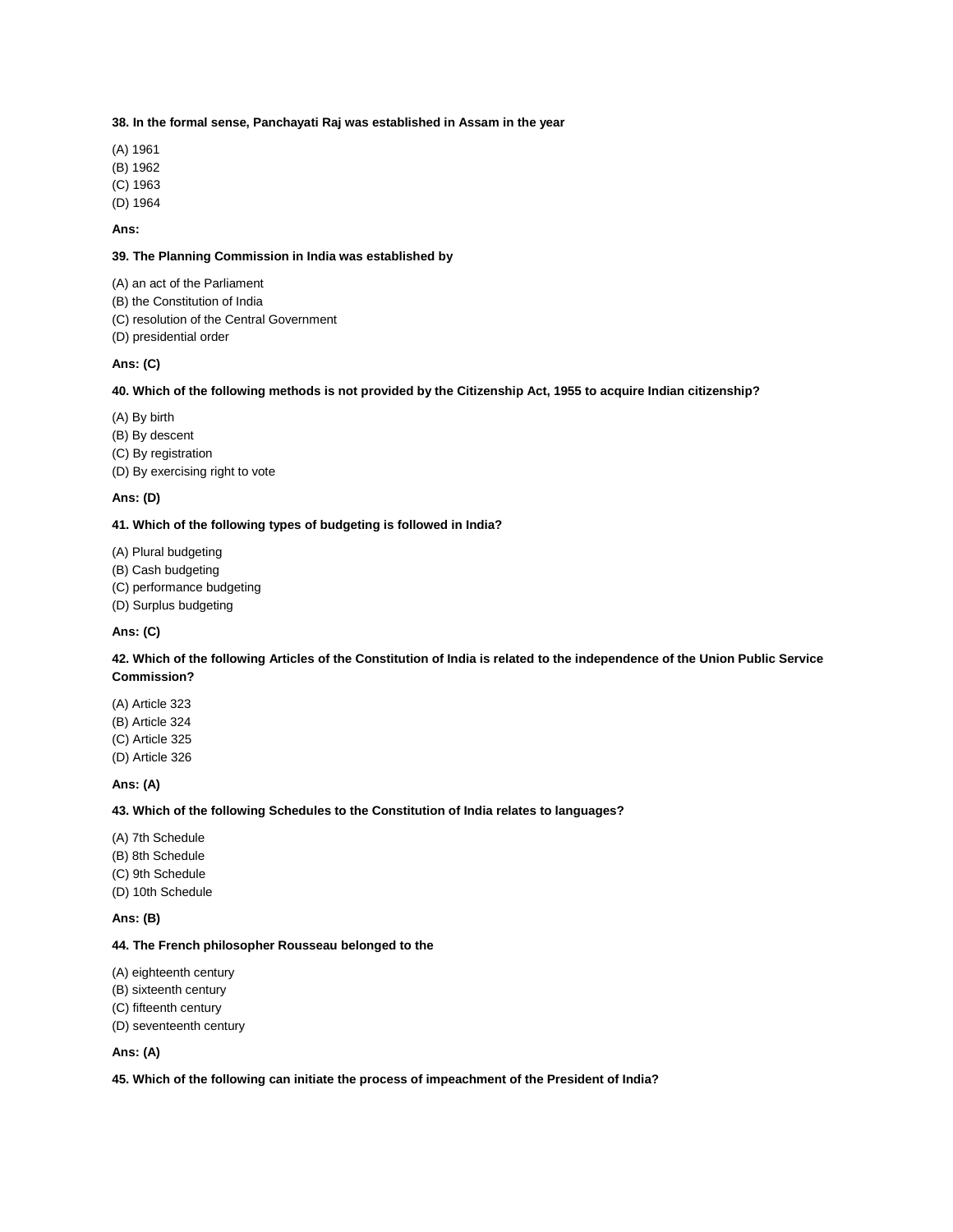- (A) Any House of the Parliament
- (B) The Lok Sabha alone
- (C) The Rajya Sabha alone
- (D) The Supreme Court of India

#### **Ans: (A)**

### **46. Which of the following is not a part of the financial management?**

- (A) Preparation of the budget
- (B) Approval of the budget by the Cabinet
- (C) Execution and rendering of accounts
- (D) Audit and accounts of public expenditure

#### **Ans: (C)**

#### **47. Under the Assam Panchayat Act, 1994, the quorum for the meeting of the Gram panchayat is**

- (A) one-half of the total number of members
- (B) one-half of the total number of members present
- (C) one-third of the total number of members
- (D) one-third of the total number of members present

## **Ans: (C)**

#### **48. Who initiated the Home Rule Movement in India?**

- (A) Chittaranjan Das
- (B) Lajpat Rai
- (C) Annie Besant
- (D) Maulana Azad

### **Ans: (C)**

### **49. The Indus Valley Cilvilization belongs to the**

- (A) Palaeolithic Age
- (B) Mesolithic Age
- (C) Neolithic Age
- (D) Chalcolithic Age

### **Ans: (D)**

#### **50. Who among the following was the first to visit India?**

- (A) Huen Tsang
- (B) I-Tsing
- (C) Fa-Hien
- (D) Megasthenes

#### **Ans: (D)**

## **51. Ahalya Bai was distinguished**

- (A) Maratha leader
- (B) Rajput leader
- (C) Sikh leader
- (D) Mughal leader

#### **Ans: (A)**

#### **52. During which period did the East India Company begin to build up its territorial power in India?**

(A) Beginning of the 18th century

(B) Last quarter of the 17th century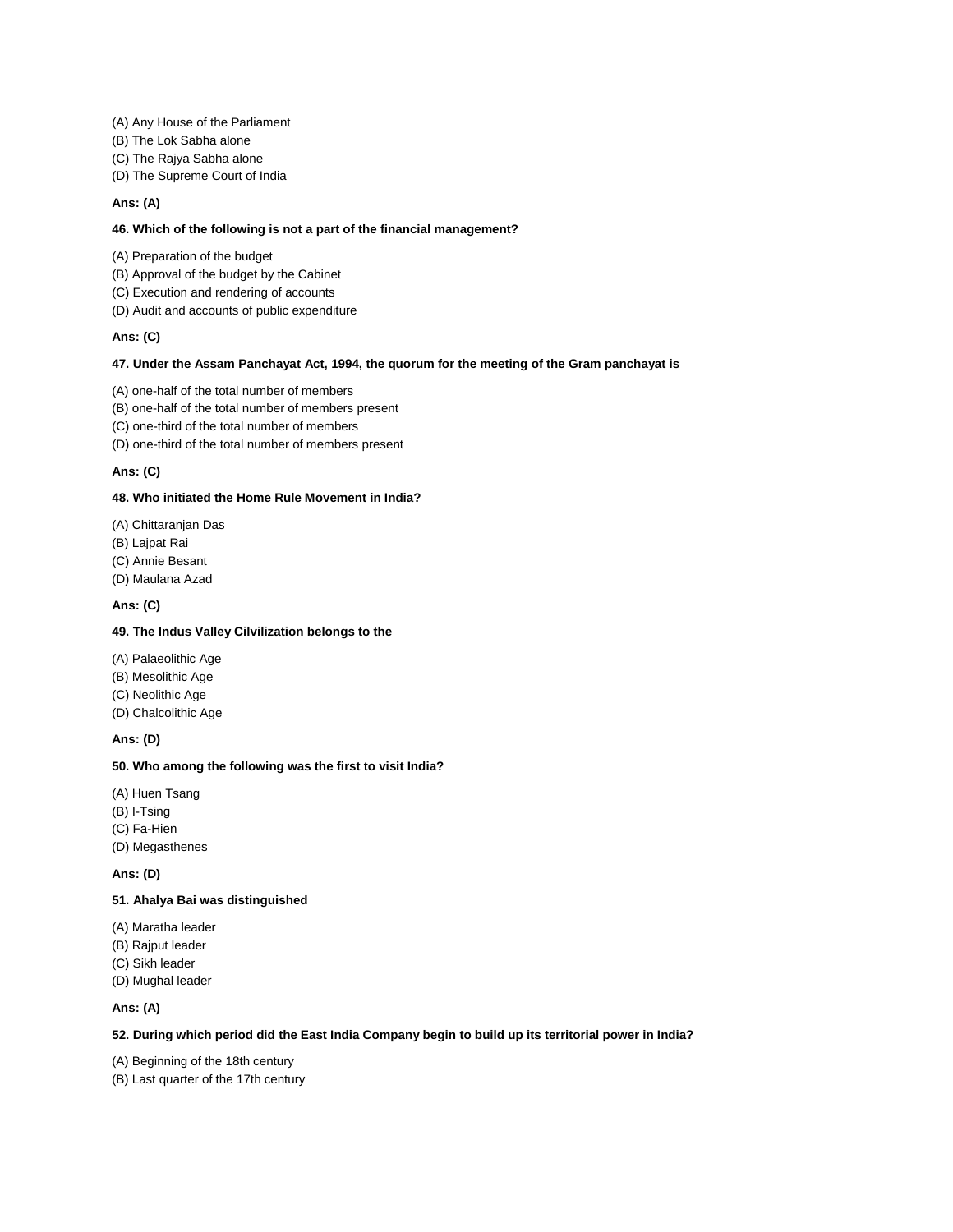(C) Middle of the 18th century

(D) First quarter of the 19th century

## **Ans: (C)**

### **53. What is the date of the Third Battle of Panipat?**

(A) AD 1551 (B) AD 1661 (C) AD 1761 (D) AD 1861

## **Ans: (C)**

#### **54. Which Act transferred power from the Company to the Crown in India?**

(A) Act of 1861 (B) Act of 1892 (C) Act of 1858 (D) Act of 1853

## **Ans: (C)**

## **55. The first railway line in India was laid in**

- (A) 1852
- (B) 1853
- (C) 1857
- (D) 1885

### **Ans: (B)**

## **56. The slogan 'Inquilab Zindabad' was given by**

- (A) Chandrashekhar Azad
- (B) Muhammad Iqbal
- (C) Bhagat Singh
- (D) Mahatma Gandhi

## **Ans: (B)**

#### **57. Which of the following events can be ascribed to the year 1919?**

#### (A) Jallianwala Bagh Massacre

- (B) Partition of Bengal
- (C) Permanent Settlement of Bengal
- (D) Subsidiary Alliance

## **Ans: (A)**

### **58. In 1826, the Treaty of Yandaboo was sigried by which the British practically occupied Assam from the Burmese, In which year was Burma annexed by the British?**

- (A) 1837
- (B) 1826
- (C) 1864
- (D) 1891

### **Ans:**

### **59. Who wrote 'Vande Matram'?**

- (A) Muhammad Iqbal
- (B) Sarat Chandra Chatterjee
- (C) Bankim Chandra Chaterjee
- (D) Rabindra Nath Tagore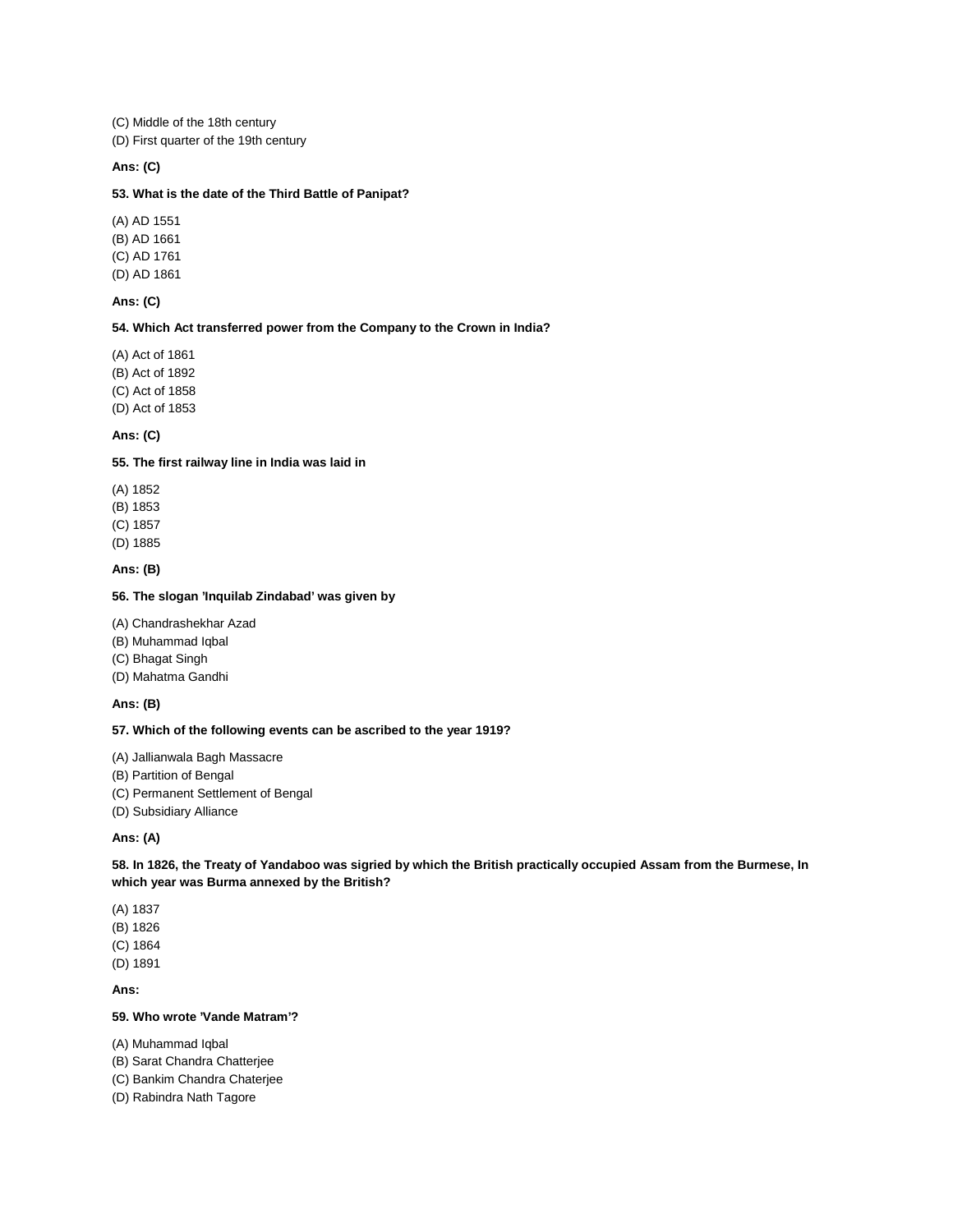### **Ans: (C)**

### **60. The earliest historical dynasty of Assam was that of the**

(A) Palas

(B) Varmans

(C) Narakas

(D) Salastambhas

### **Ans: (B)**

#### **61. The first tea company established in Assam was**

(A) Jorhat Tea Company

(B) Assam Company

(C) Assam-Bengal Tea Company

(D) None of the above

#### **Ans: (B)**

#### **62. The Indian National Congress was founded during the viceroyalty of**

(A) Lord Canning

(B) Lord Dufferin

(C) Lord Amherst

(D) Lord Curzon

#### **Ans: (B)**

### **63. 'Do or Die' was the slogan during**

- (A) the Swadeshi Movement
- (B) the Non-Cooperation Movement
- (C) the Civil Disobedience Movement
- (D) the Quit India Movement

### **Ans: (D)**

### **64. Which of the following Land Settlement Systems was followed in Assam?**

- (A) Ryotwari
- (B) Zamindari
- (C) Mahalwari
- (D) None of the above

## **Ans: (A)**

## **65. A. O. Hume was a**

- (A) scientist
- (B) social worker
- (C) civil servant

(D) military commander

### **Ans: (C)**

### **66. The capital of British India was shifted to Delhi in the year**

(A) 1908

(B) 1911

(C) 1937

(D) 1947

## **Ans: (B)**

**67. Indian National Army was headed by**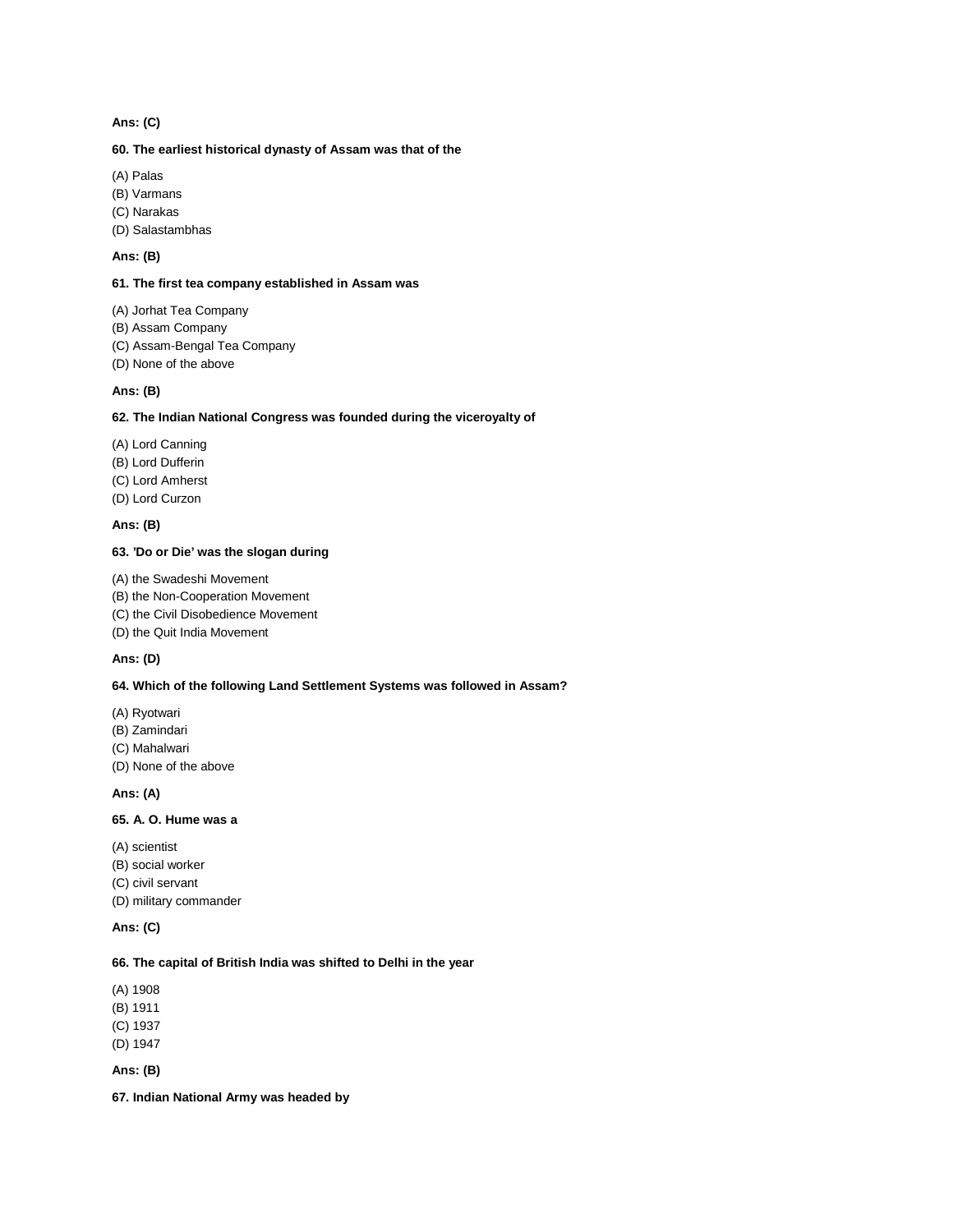(A) Netaji Subhas Chandra Bose (B) General Cariappa (C) A. G. Khan (D) M. N. Roy

#### **Ans: (A)**

### **68. The Swadeshi Movement started during**

- (A) Anti Bengal Partition Movement (B) Non-Cooperation Movement
- (C) Civil Disobedience Movement
- (D) None of the above

### **Ans: (A)**

### **69. If the deepest parts of the ocean are about 10 kilometers and the radius of the earth is about 6400 kilometers, then the depth of the ocean would represent what percentage of the earth's radius?**

- (A) Less than 1%
- (B) About 5%
- (C) About 10%
- (D) None of the above

#### **Ans: (A)**

#### **70. How are latitude and Iongitilde lines drawn on a globe of the earth?**

(A) Latitude lines are parallel and longitude lines meet at the equator

(B) Longitude lines are parallel and latitude lines meet at the equator

(C) Latitude lines arc parallel and longitude linea meet at the poles

(D) longitude lines are parallel and latitude lines meet at the poles

#### **Ans: (C)**

### **71. Which radioactive isotope is most useful for nuclear power generation?**

- (A) Uranium-238 (B) Uranium-235 (C) Carbon-14 (D) Rubidium-87
- 

## **Ans: (A)**

#### **72. The third most abundant gas in the atmosphere is**

- (A) argon
- (B) carbon dioxide
- (C) helium
- (D) hydrogen

**Ans: (A)**

#### **73. Where is the headquarters of WTO?**

- (A) New York
- (B) Geneva
- (C) Rome
- (D) Paris

## **Ans: (B)**

### **74. Who authored the book, India from Midnight to Millennium?**

(A) Khushwant Singh

(B) Mira Nair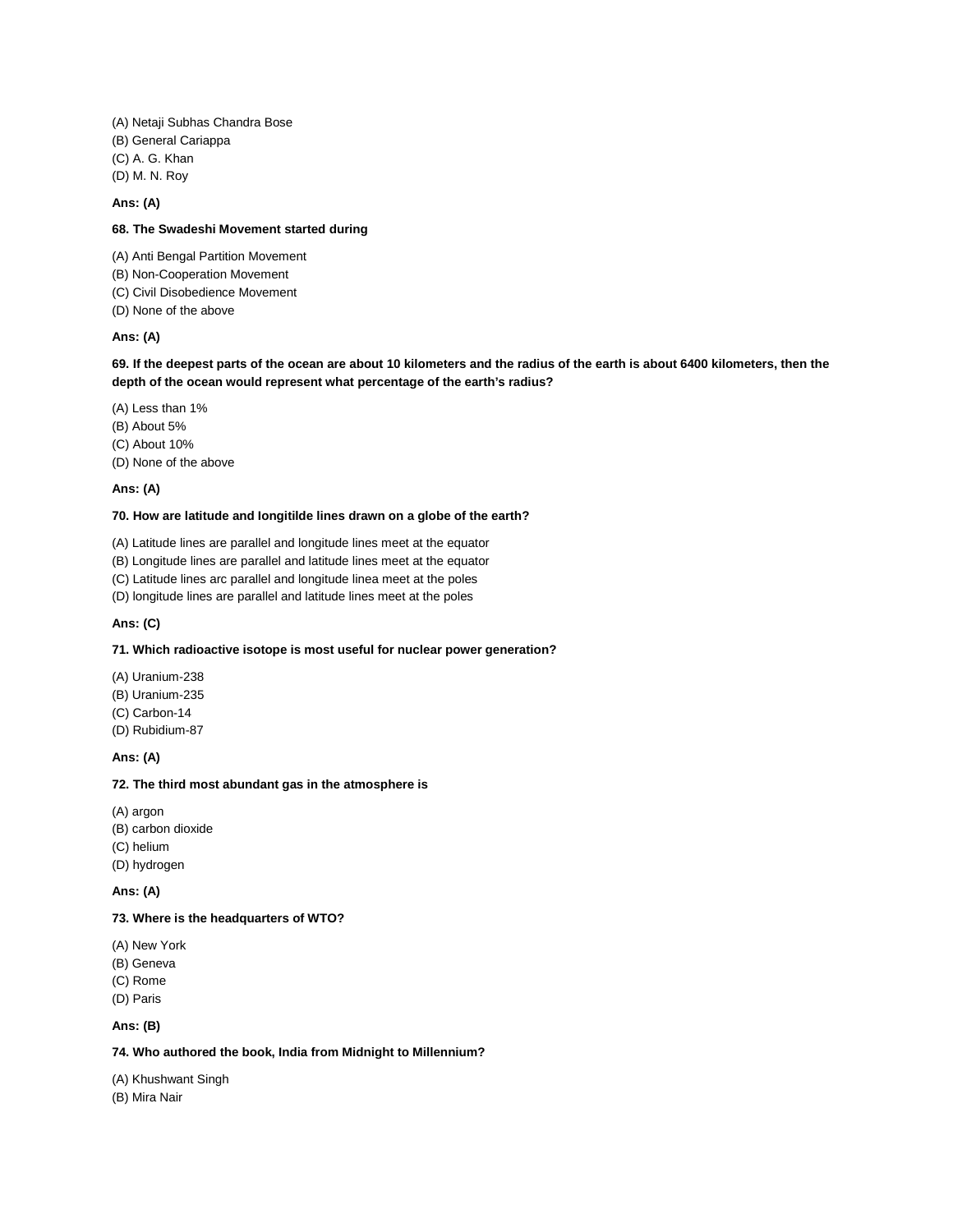(C) Sashi Tharoor (D) Arun Jaitley

#### **Ans: (C)**

#### **75. The first regular census in India was carried out in the year**

(A) 1861

(B) 1881

(C) 1901

(D) 1911

# **Ans: (B)**

### **76. Who was the first Secretary-General of UNO?**

(A) Dag Harnrnarakjcld (B) U Thant (C) Trygve Lie

(D) Javier Perez de Cuellar

### **Ans: (C)**

## **77. Indira Gandhi Centre for Atomic Research is Located at**

- (A) Trombay
- (B) Kalpakkam
- (C) Tarapore
- (D) Jaduguda

#### **Ans: (B)**

### **78. The Bhakra Dam is located in**

- (A) Himachal Pradesh
- (B) Haryana
- (C) Punjab
- (D) Uttar Pradesh

### **Ans: (A)**

### **79. Which planet takes more time to complete one rotation on its axis than to complete one revolution around the sun?**

- (A) Mercury
- (B) Venus
- (C) Mars
- (D) Jupiter

**Ans:**

### **80. Who chairs the Planning Commission in India?**

- (A) The President of India
- (B) The Vice-President of India
- (C) The Prime Minister of India
- (D) None of the above

### **Ans: (C)**

### **81. Sanjukta Panigrahi was the popular exponent of which Indian clasaical dance form?**

- (A) Kathak
- (B) Kathllkali
- (C) Bharat Natyam
- (D) Odissi

**Ans: (D)**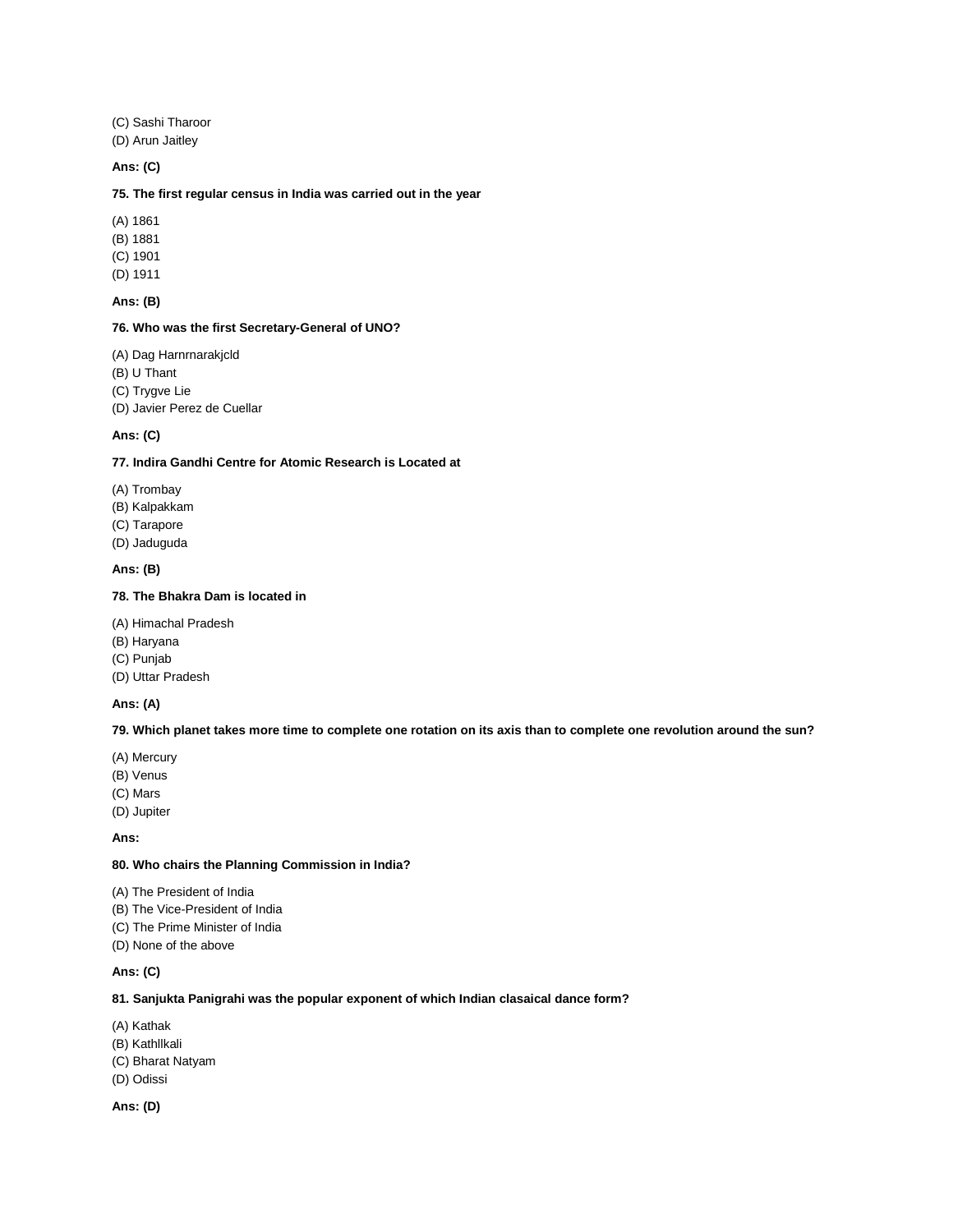### **82. Swine flu is caused by**

- (A) bacteria
- (B) virus
- (C) protozoa
- (D) fungi

# **Ans: (B)**

### **83. How many members are there in the Rajya Sabha from Assam?**

- (A) 7
- (B) 5
- (C) 8
- (D) 6

#### **Ans: (A)**

## **84. The States which have common boundaries with Bangladesh are**

(A) Bihar, West Bengal, Tripura, Assam

(B) Manipur, Tripura, Assam, Meghalaya, West Bengal

(C) West Bengal, Assam, Meghalaya, Tripura, Mijoram

(D) Manlpur, Assam, Meghalaya, Tripura

## **Ans: (C)**

#### **85. The average gradient of the Brahamaputra within Assam is**

(A) 18 cm/km

(B) 20 cm/km

(C) 13 cm/km

(D) 10 cm/km

#### **Ans:**

### **86. Find the odd pair out,**

- (A) Dheer beel : Dhubri district
- (B) Khamrenga beel : kamrup (M)
- (C) Tamranga beel : Bongaigaon district
- (D) Mer beel : Jorhat district

#### **Ans:**

#### **87. Clouded leopard and capped langur are important animals of**

- (A) Manas National Park
- (B) Nameri Wildlife Sanctuary
- (C) Pobitora Wildlife Sanctuary
- (D) Boronodi Wildlife Sanctuary

#### **Ans:**

#### **88. The slogan of the Commonwealth Games-2010 held in New Delhi was**

- (A) Get out and play
- (B) Come here and play
- (C) Come out and play
- (D) Jiyo Utho Badho

### **Ans: (C)**

#### **89. The per capita income of Assam been calculated to be as**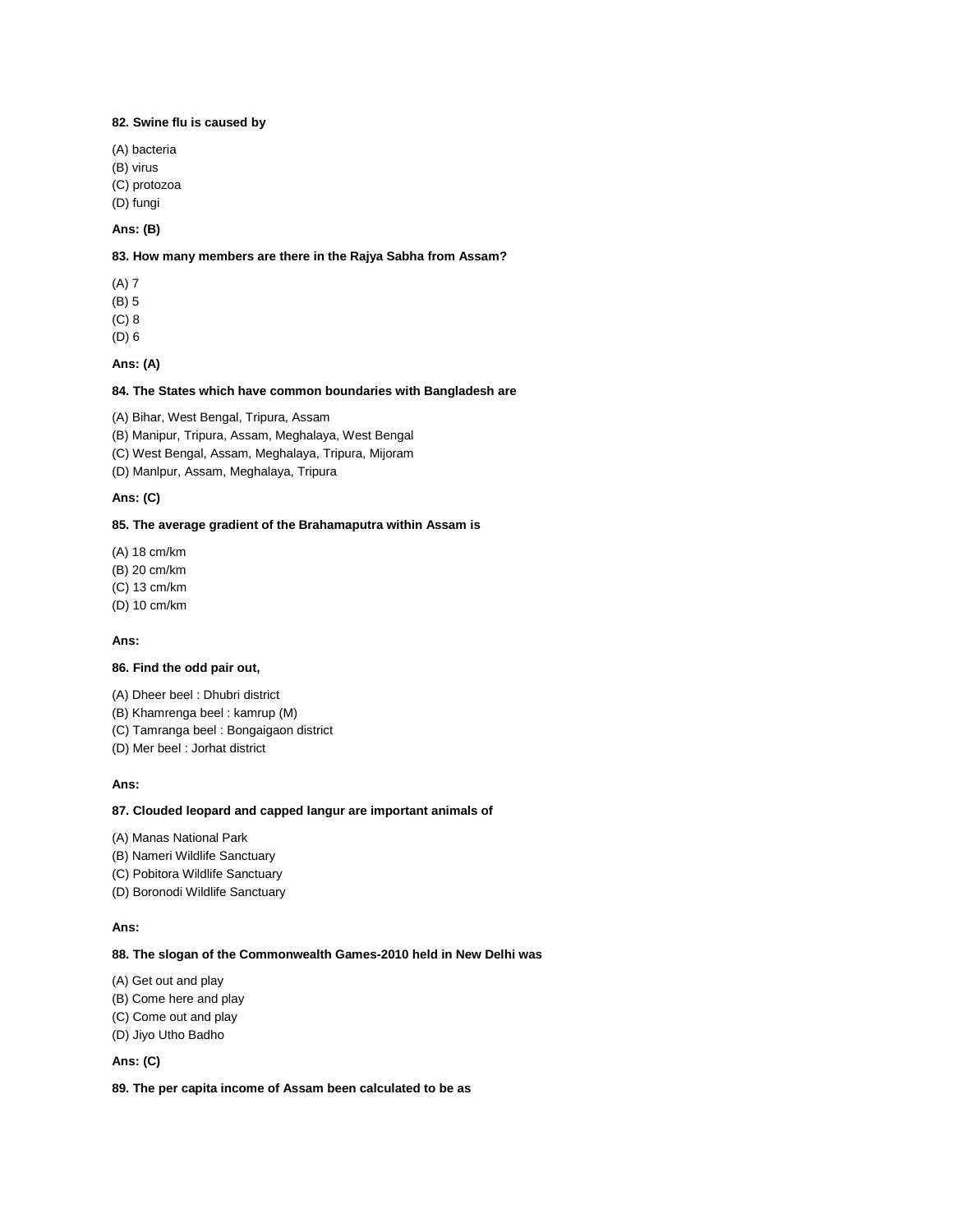(A) Rs. 14,500 (B) Rs. 11,600 (C) Rs. 10,200 (D) Rs. 8,300

#### **Ans:**

### **90. The National Highway 1 connects**

- (A) New Delhi and Mumbai
- (B) Kolkata and Amritsar
- (C) Jammu and New Delhi
- (D) Srinagar and Thiruvananthapuram

### **Ans:**

### **91. Which one of the following States is not touched by Tropic of Cancer?**

- (A) Madhya Pradesh
- (B) Mizoram

(C) Bihar

(D) Chhattisgarh

## **Ans: (D)**

## **92. The famous fort sonar killa is located at**

- (A) Jaipur
- (B) Jaisalmer
- (C) Jodhpur
- (D) Bikaner

### **Ans: (B)**

# **93. Which one of the following is not a tributary to the Indus?**

- (A) Beas
- (B) Chambal
- (C) Chenab
- (D) Ravi

#### **Ans: (B)**

#### **94. Sardar Sarobar Dam is constructed on river**

- (A) Sutlej
- (B) Saraswati
- (C) Narmada
- (D) Godavari

**Ans: (C)**

## **95. Bermuda Triangle is located in**

- (A) Caribbean Sea
- (B) Gulf of Mexico
- (C) Gulf of Guinea
- (D) Persian Gulf

# **Ans: (A)**

# **96. Waterloo is located in**

- (A) Belgium
- (B) France